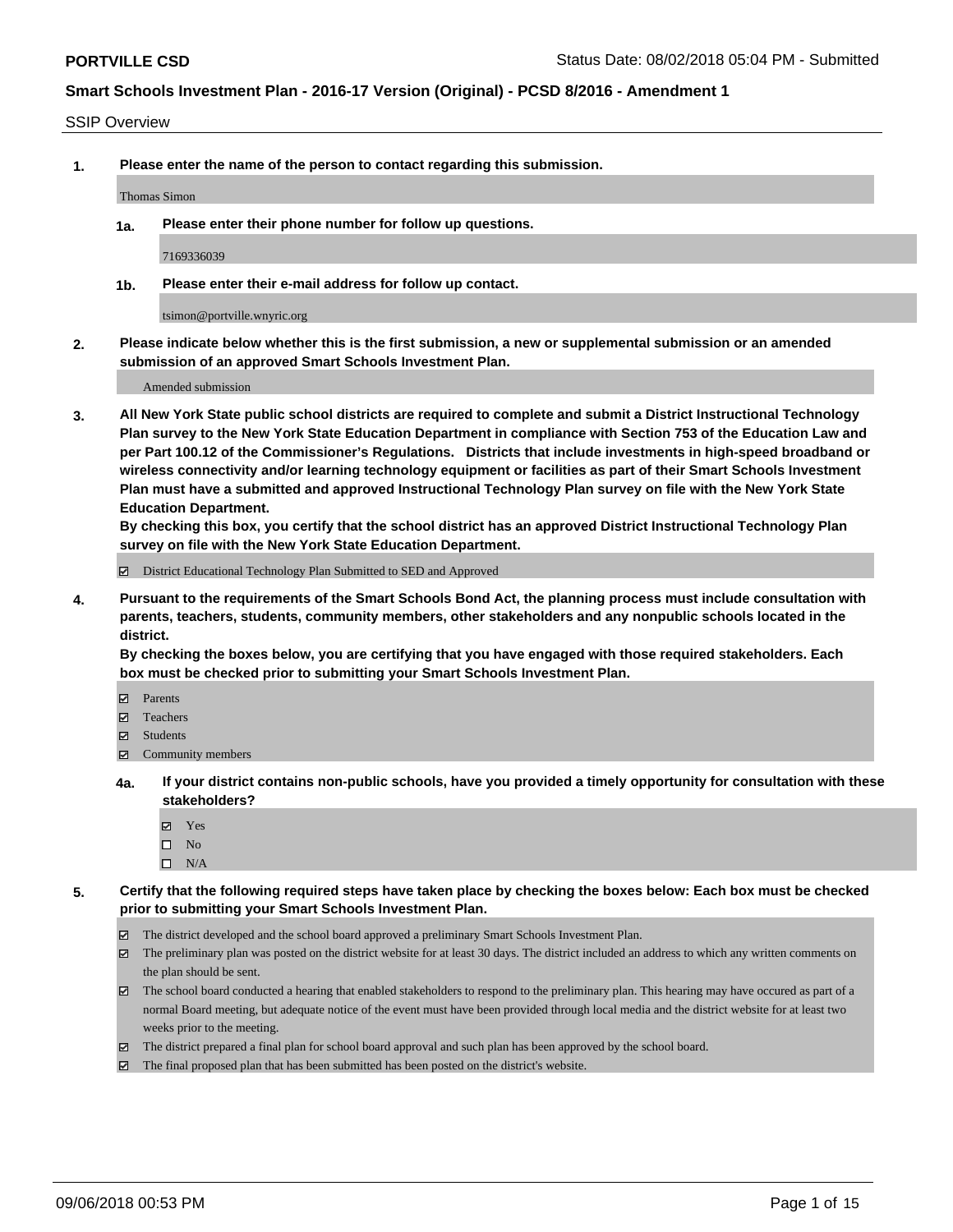SSIP Overview

**5a. Please upload the proposed Smart Schools Investment Plan (SSIP) that was posted on the district's website, along with any supporting materials. Note that this should be different than your recently submitted Educational Technology Survey. The Final SSIP, as approved by the School Board, should also be posted on the website and remain there during the course of the projects contained therein.**

PCS SSIP Final Draft.pdf

**5b. Enter the webpage address where the final Smart Schools Investment Plan is posted. The Plan should remain posted for the life of the included projects.**

http://www.portville.wnyric.org/cms/lib/NY19000376/Centricity/Domain/1/SSIP.pdf

**6. Please enter an estimate of the total number of students and staff that will benefit from this Smart Schools Investment Plan based on the cumulative projects submitted to date.**

1,000

**7. An LEA/School District may partner with one or more other LEA/School Districts to form a consortium to pool Smart Schools Bond Act funds for a project that meets all other Smart School Bond Act requirements. Each school district participating in the consortium will need to file an approved Smart Schools Investment Plan for the project and submit a signed Memorandum of Understanding that sets forth the details of the consortium including the roles of each respective district.**

 $\Box$  The district plans to participate in a consortium to partner with other school district(s) to implement a Smart Schools project.

### **8. Please enter the name and 6-digit SED Code for each LEA/School District participating in the Consortium.**

| <b>Partner LEA/District</b> | <b>ISED BEDS Code</b> |
|-----------------------------|-----------------------|
| (No Response)               | (No Response)         |

### **9. Please upload a signed Memorandum of Understanding with all of the participating Consortium partners.**

(No Response)

**10. Your district's Smart Schools Bond Act Allocation is:**

\$974,908

**11. Enter the budget sub-allocations by category that you are submitting for approval at this time. If you are not budgeting SSBA funds for a category, please enter 0 (zero.) If the value entered is \$0, you will not be required to complete that survey question.**

|                                       | Sub-<br>Allocations |
|---------------------------------------|---------------------|
| <b>School Connectivity</b>            | $\mathbf 0$         |
| Connectivity Projects for Communities | $\Omega$            |
| <b>Classroom Technology</b>           | 15,926              |
| Pre-Kindergarten Classrooms           | $\mathbf 0$         |
| Replace Transportable Classrooms      | $\Omega$            |
| High-Tech Security Features           | $\overline{0}$      |
| Totals:                               | 15,926              |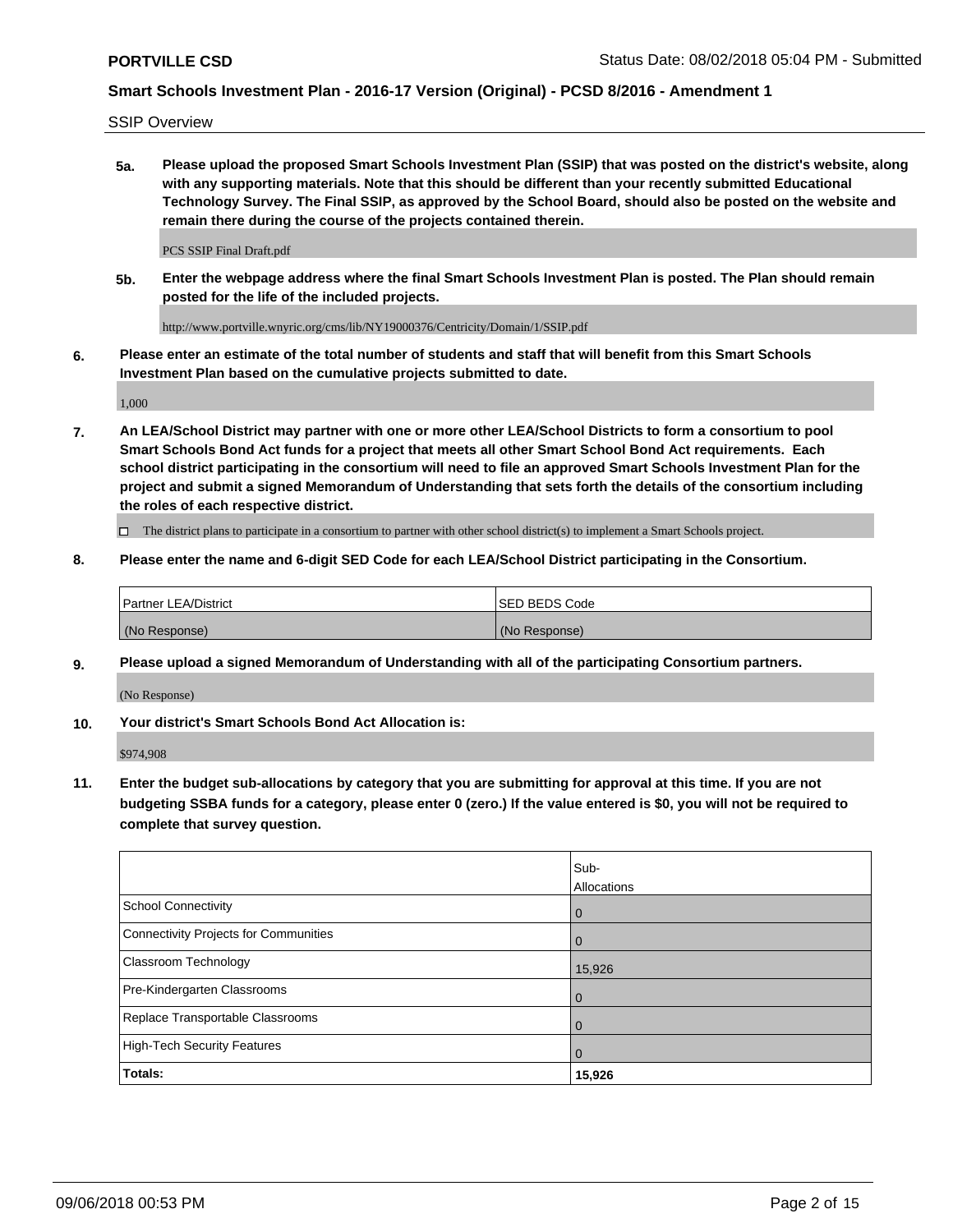School Connectivity

- **1. In order for students and faculty to receive the maximum benefit from the technology made available under the Smart Schools Bond Act, their school buildings must possess sufficient connectivity infrastructure to ensure that devices can be used during the school day. Smart Schools Investment Plans must demonstrate that:**
	- **• sufficient infrastructure that meets the Federal Communications Commission's 100 Mbps per 1,000 students standard currently exists in the buildings where new devices will be deployed, or**
	- **• is a planned use of a portion of Smart Schools Bond Act funds, or**
	- **• is under development through another funding source.**

**Smart Schools Bond Act funds used for technology infrastructure or classroom technology investments must increase the number of school buildings that meet or exceed the minimum speed standard of 100 Mbps per 1,000 students and staff within 12 months. This standard may be met on either a contracted 24/7 firm service or a "burstable" capability. If the standard is met under the burstable criteria, it must be:**

**1. Specifically codified in a service contract with a provider, and**

**2. Guaranteed to be available to all students and devices as needed, particularly during periods of high demand, such as computer-based testing (CBT) periods.**

**Please describe how your district already meets or is planning to meet this standard within 12 months of plan submission.**

(No Response)

**1a. If a district believes that it will be impossible to meet this standard within 12 months, it may apply for a waiver of this requirement, as described on the Smart Schools website. The waiver must be filed and approved by SED prior to submitting this survey.**

 $\Box$  By checking this box, you are certifying that the school district has an approved waiver of this requirement on file with the New York State Education Department.

#### **2. Connectivity Speed Calculator (Required)**

|                         | l Number of<br>Students | Multiply by<br>100 Kbps | Divide by 1000 Current Speed<br>to Convert to<br>Required<br>l Speed in Mb | lin Mb           | Expected<br>Speed to be<br>Attained Within   Required<br>12 Months | <b>Expected Date</b><br>When<br>Speed Will be<br>Met |
|-------------------------|-------------------------|-------------------------|----------------------------------------------------------------------------|------------------|--------------------------------------------------------------------|------------------------------------------------------|
| <b>Calculated Speed</b> | (No<br>Response)        | (No Response)           | (No<br>Response)                                                           | (No<br>Response) | (No<br>Response)                                                   | (No<br>Response)                                     |

**3. Describe how you intend to use Smart Schools Bond Act funds for high-speed broadband and/or wireless connectivity projects in school buildings.**

(No Response)

**4. Describe the linkage between the district's District Instructional Technology Plan and the proposed projects. (There should be a link between your response to this question and your response to Question 1 in Part E. Curriculum and Instruction "What are the district's plans to use digital connectivity and technology to improve teaching and learning?)**

(No Response)

**5. If the district wishes to have students and staff access the Internet from wireless devices within the school building, or in close proximity to it, it must first ensure that it has a robust Wi-Fi network in place that has sufficient bandwidth to meet user demand.**

**Please describe how you have quantified this demand and how you plan to meet this demand.**

(No Response)

**6. As indicated on Page 5 of the guidance, the Office of Facilities Planning will have to conduct a preliminary review**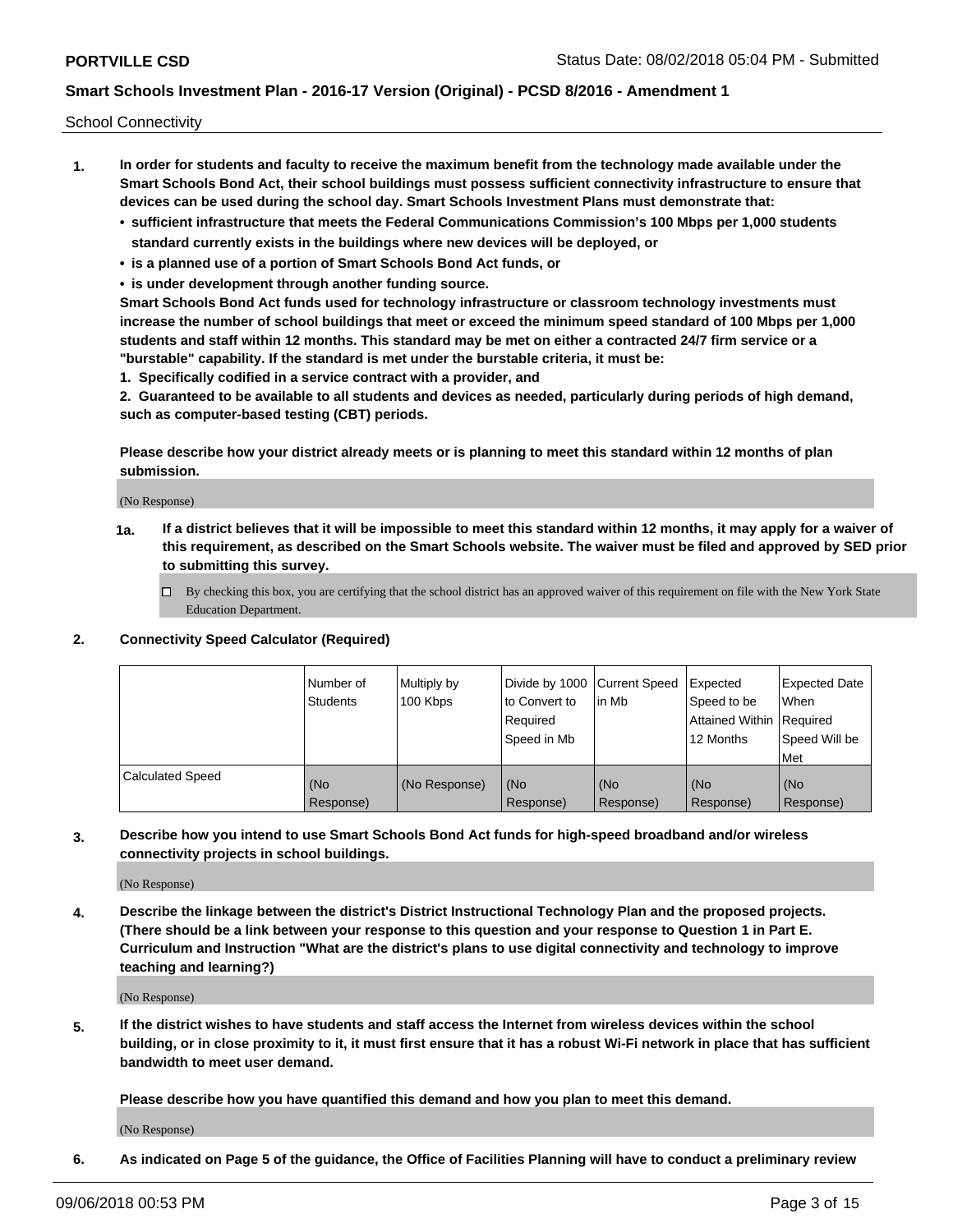School Connectivity

**of all capital projects, including connectivity projects.**

**Please indicate on a separate row each project number given to you by the Office of Facilities Planning.**

| Project Number |  |
|----------------|--|
|                |  |
| (No Response)  |  |
|                |  |

**7. Certain high-tech security and connectivity infrastructure projects may be eligible for an expedited review process as determined by the Office of Facilities Planning.**

**Was your project deemed eligible for streamlined review?**

(No Response)

**8. Include the name and license number of the architect or engineer of record.**

| Name          | License Number |
|---------------|----------------|
| (No Response) | (No Response)  |

**9. If you are submitting an allocation for School Connectivity complete this table. Note that the calculated Total at the bottom of the table must equal the Total allocation for this category that you entered in the SSIP Overview overall budget.** 

|                                            | Sub-              |
|--------------------------------------------|-------------------|
|                                            | <b>Allocation</b> |
| Network/Access Costs                       | (No Response)     |
| <b>Outside Plant Costs</b>                 | (No Response)     |
| School Internal Connections and Components | (No Response)     |
| <b>Professional Services</b>               | (No Response)     |
| Testing                                    | (No Response)     |
| <b>Other Upfront Costs</b>                 | (No Response)     |
| <b>Other Costs</b>                         | (No Response)     |
| Totals:                                    | 0                 |

**10. Please detail the type, quantity, per unit cost and total cost of the eligible items under each sub-category. This is especially important for any expenditures listed under the "Other" category. All expenditures must be eligible for tax-exempt financing to be reimbursed through the SSBA. Sufficient detail must be provided so that we can verify this is the case. If you have any questions, please contact us directly through smartschools@nysed.gov. NOTE: Wireless Access Points should be included in this category, not under Classroom Educational Technology, except those that will be loaned/purchased for nonpublic schools.**

| Select the allowable expenditure | Item to be purchased | Quantity      | Cost per Item | <b>Total Cost</b> |
|----------------------------------|----------------------|---------------|---------------|-------------------|
| type.                            |                      |               |               |                   |
| Repeat to add another item under |                      |               |               |                   |
| each type.                       |                      |               |               |                   |
| (No Response)                    | (No Response)        | (No Response) | (No Response) | (No Response)     |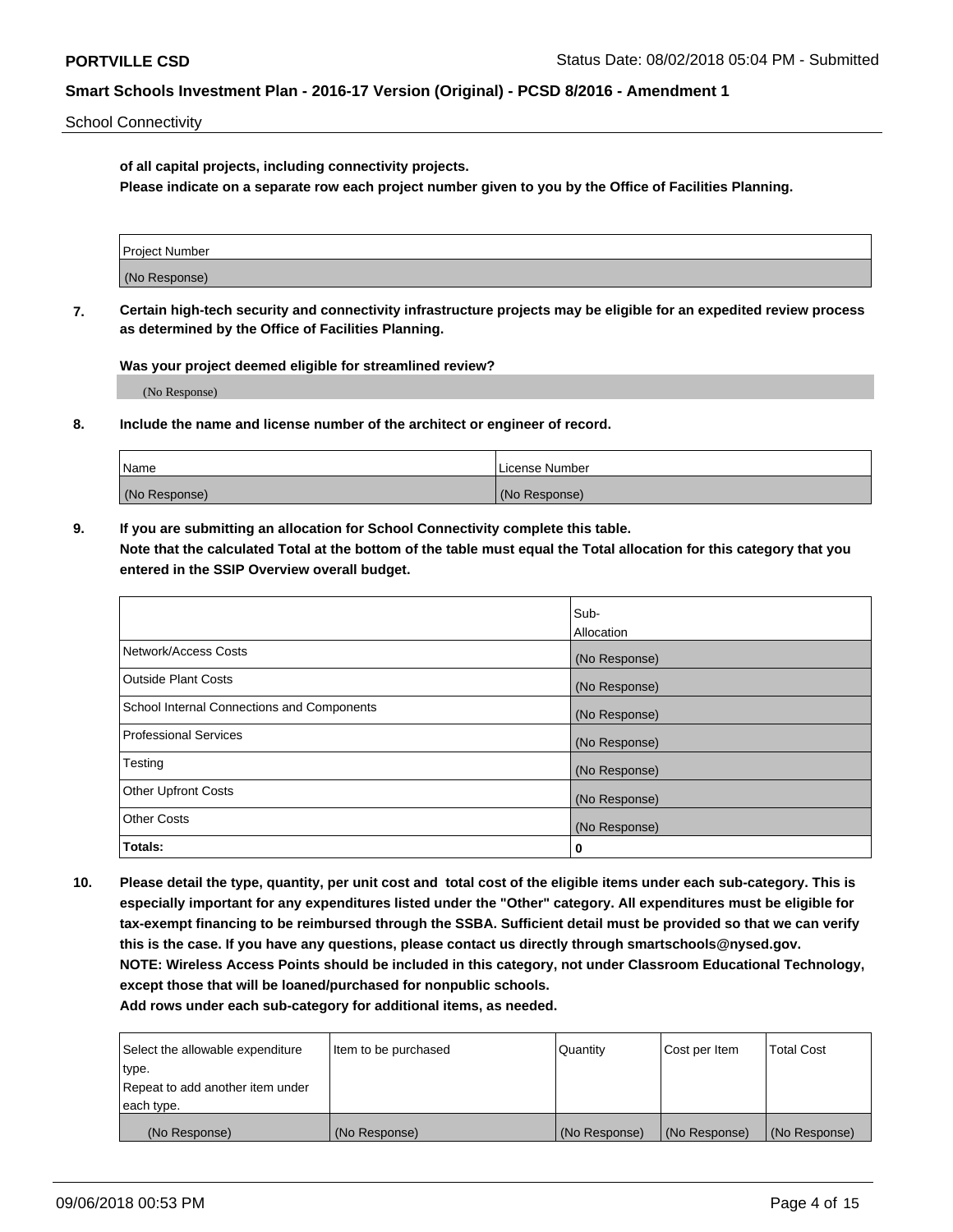Community Connectivity (Broadband and Wireless)

**1. Describe how you intend to use Smart Schools Bond Act funds for high-speed broadband and/or wireless connectivity projects in the community.**

(No Response)

**2. Please describe how the proposed project(s) will promote student achievement and increase student and/or staff access to the Internet in a manner that enhances student learning and/or instruction outside of the school day and/or school building.**

(No Response)

**3. Community connectivity projects must comply with all the necessary local building codes and regulations (building and related permits are not required prior to plan submission).**

 $\Box$  I certify that we will comply with all the necessary local building codes and regulations.

**4. Please describe the physical location of the proposed investment.**

(No Response)

**5. Please provide the initial list of partners participating in the Community Connectivity Broadband Project, along with their Federal Tax Identification (Employer Identification) number.**

| <b>Project Partners</b> | l Federal ID # |
|-------------------------|----------------|
| (No Response)           | (No Response)  |

**6. If you are submitting an allocation for Community Connectivity, complete this table.**

**Note that the calculated Total at the bottom of the table must equal the Total allocation for this category that you entered in the SSIP Overview overall budget.**

|                                    | Sub-Allocation |
|------------------------------------|----------------|
| Network/Access Costs               | (No Response)  |
| <b>Outside Plant Costs</b>         | (No Response)  |
| <b>Tower Costs</b>                 | (No Response)  |
| <b>Customer Premises Equipment</b> | (No Response)  |
| <b>Professional Services</b>       | (No Response)  |
| Testing                            | (No Response)  |
| <b>Other Upfront Costs</b>         | (No Response)  |
| <b>Other Costs</b>                 | (No Response)  |
| Totals:                            | 0              |

**7. Please detail the type, quantity, per unit cost and total cost of the eligible items under each sub-category. This is especially important for any expenditures listed under the "Other" category. All expenditures must be capital-bond eligible to be reimbursed through the SSBA. If you have any questions, please contact us directly through smartschools@nysed.gov.**

| Select the allowable expenditure | Item to be purchased | Quantity      | Cost per Item | <b>Total Cost</b> |
|----------------------------------|----------------------|---------------|---------------|-------------------|
| type.                            |                      |               |               |                   |
| Repeat to add another item under |                      |               |               |                   |
| each type.                       |                      |               |               |                   |
| (No Response)                    | (No Response)        | (No Response) | (No Response) | (No Response)     |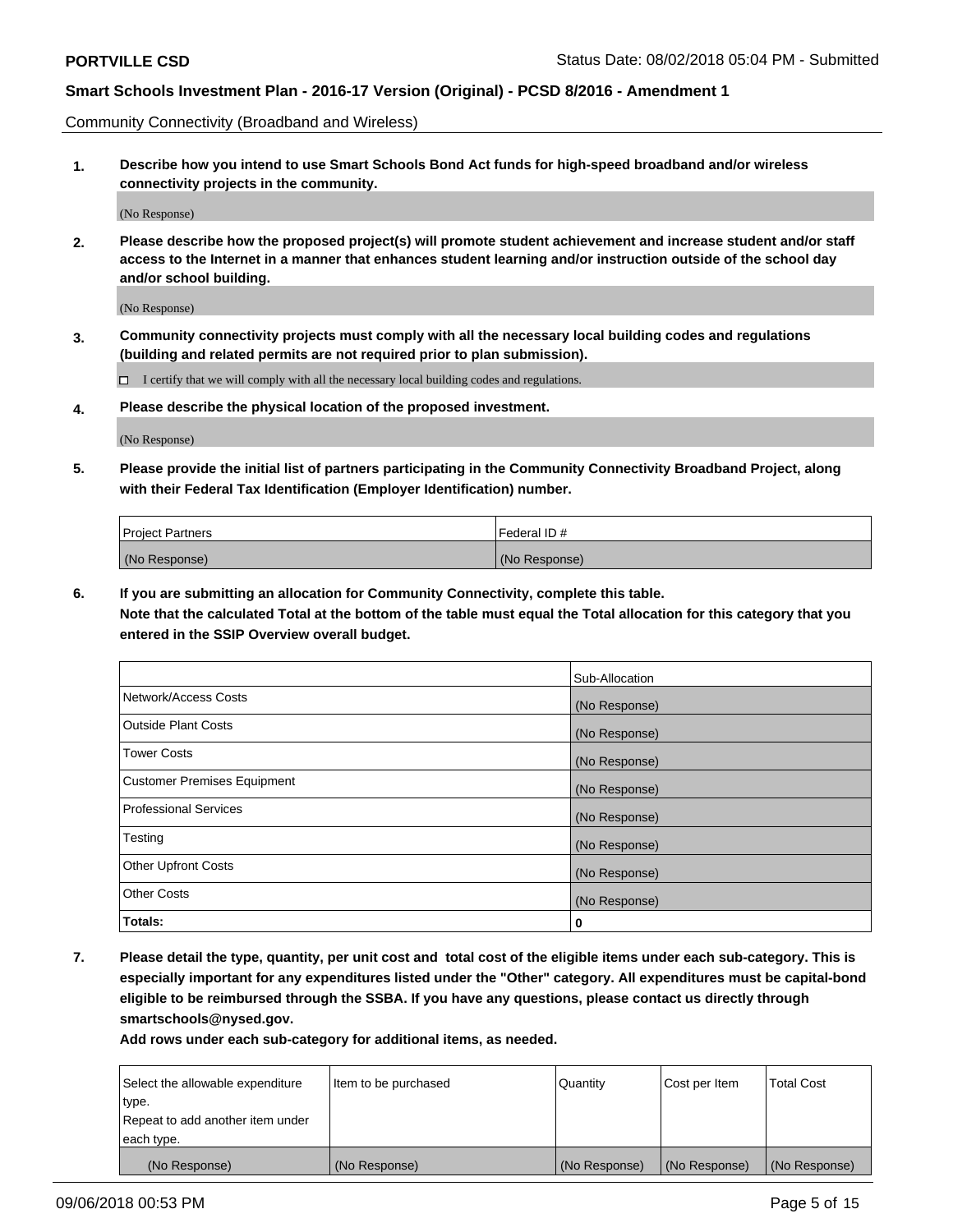#### Classroom Learning Technology

**1. In order for students and faculty to receive the maximum benefit from the technology made available under the Smart Schools Bond Act, their school buildings must possess sufficient connectivity infrastructure to ensure that devices can be used during the school day. Smart Schools Investment Plans must demonstrate that sufficient infrastructure that meets the Federal Communications Commission's 100 Mbps per 1,000 students standard currently exists in the buildings where new devices will be deployed, or is a planned use of a portion of Smart Schools Bond Act funds, or is under development through another funding source. Smart Schools Bond Act funds used for technology infrastructure or classroom technology investments must**

**increase the number of school buildings that meet or exceed the minimum speed standard of 100 Mbps per 1,000 students and staff within 12 months. This standard may be met on either a contracted 24/7 firm service or a "burstable" capability. If the standard is met under the burstable criteria, it must be:**

**1. Specifically codified in a service contract with a provider, and**

**2. Guaranteed to be available to all students and devices as needed, particularly during periods of high demand, such as computer-based testing (CBT) periods.**

**Please describe how your district already meets or is planning to meet this standard within 12 months of plan submission.**

- **1a. If a district believes that it will be impossible to meet this standard within 12 months, it may apply for a waiver of this requirement, as described on the Smart Schools website. The waiver must be filed and approved by SED prior to submitting this survey.**
	- By checking this box, you are certifying that the school district has an approved waiver of this requirement on file with the New York State Education Department.

### **2. Connectivity Speed Calculator (Required)**

|                         | Number of<br>Students | Multiply by<br>100 Kbps | Divide by 1000 Current Speed<br>to Convert to<br>Reauired<br>Speed in Mb | lin Mb           | <b>Expected</b><br>Speed to be<br><b>Attained Within Required</b><br>12 Months | <b>Expected Date</b><br>When<br>Speed Will be<br>Met |
|-------------------------|-----------------------|-------------------------|--------------------------------------------------------------------------|------------------|--------------------------------------------------------------------------------|------------------------------------------------------|
| <b>Calculated Speed</b> | (No<br>Response)      | (No Response)           | (No<br>Response)                                                         | (No<br>Response) | l (No<br>Response)                                                             | (No<br>Response)                                     |

**3. If the district wishes to have students and staff access the Internet from wireless devices within the school building, or in close proximity to it, it must first ensure that it has a robust Wi-Fi network in place that has sufficient bandwidth to meet user demand.**

**Please describe how you have quantified this demand and how you plan to meet this demand.**

**4. All New York State public school districts are required to complete and submit an Instructional Technology Plan survey to the New York State Education Department in compliance with Section 753 of the Education Law and per Part 100.12 of the Commissioner's Regulations.**

**Districts that include educational technology purchases as part of their Smart Schools Investment Plan must have a submitted and approved Instructional Technology Plan survey on file with the New York State Education Department.**

By checking this box, you are certifying that the school district has an approved Instructional Technology Plan survey on file with the New York State Education Department.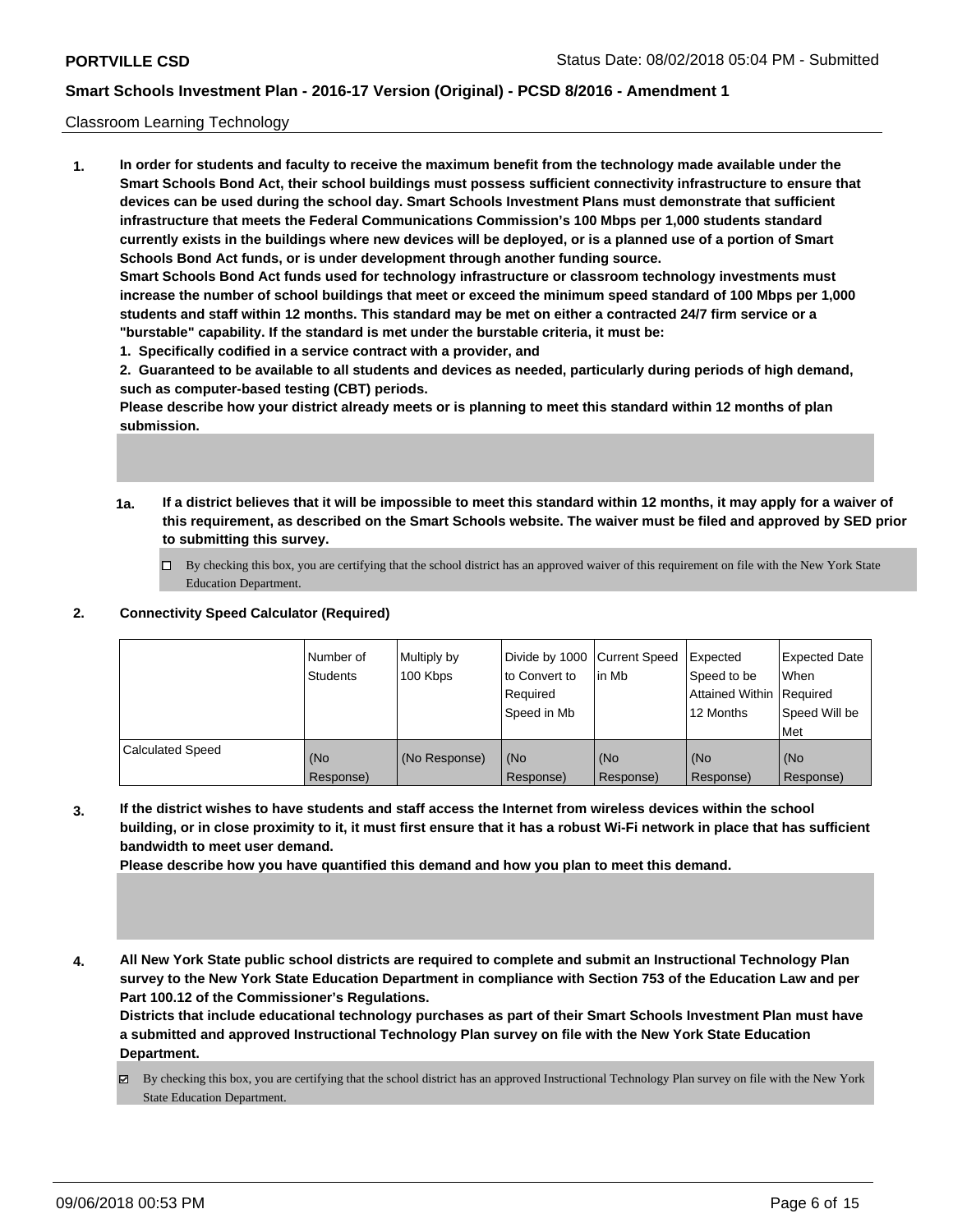#### Classroom Learning Technology

**5. Describe the devices you intend to purchase and their compatibility with existing or planned platforms or systems. Specifically address the adequacy of each facility's electrical, HVAC and other infrastructure necessary to install and support the operation of the planned technology.**

The Portville Central School SSIP amendment 1 is being submitted to reflect the following necessary changes to expenditures of the items described below:

- Virtual Bench: price decrease
- Tri Color LED's and Asst LED Color Lights: remove expenditure
- iPad wall storage: price decrease
- 3D Stereo Inspection Microscope Vision Engineering Lynx: price increase due to inclusion of optional digital camera
- GoPro Hero Camera Kit: cost increase
- Interactive Whitboards: replace expenditure with updated vendor model
- XSM1U X-Large Fusion Micro-Adjustable Fixed Wall Display Mount: price decrease
- LG 34 UC87M-B LED Monitor 34: price decrease
- iPad Air 2 Case Otterbox: price decrease
- iPad Air 2 Storage & Charging- ErgoTron Zip 12: price decrease
- Dell 7040MFF and Dell CTO7050: replace expenditure with updated vendor model
- Dell Otiplex 7040 MFF and Dell CTO7050: replace expenditure with updated vendor model
- ShopBot Dust Collector, ShopBot Aspire Operating System Upgrade, and ShopBot DT3 Full Enclosure: addition of new expenditures reflecting auxiliary system requirement for the ShopBot CNC machine

### **6. Describe how the proposed technology purchases will:**

- **> enhance differentiated instruction;**
- **> expand student learning inside and outside the classroom;**
- **> benefit students with disabilities and English language learners; and**
- **> contribute to the reduction of other learning gaps that have been identified within the district.**

**The expectation is that districts will place a priority on addressing the needs of students who struggle to succeed in a rigorous curriculum. Responses in this section should specifically address this concern and align with the district's Instructional Technology Plan (in particular Question 2 of E. Curriculum and Instruction: "Does the district's instructional technology plan address the needs of students with disabilities to ensure equitable access to instruction, materials and assessments?" and Question 3 of the same section: "Does the district's instructional technology plan address the provision of assistive technology specifically for students with disabilities to ensure access to and participation in the general curriculum?"**

(No Response)

**7. Where appropriate, describe how the proposed technology purchases will enhance ongoing communication with parents and other stakeholders and help the district facilitate technology-based regional partnerships, including distance learning and other efforts.**

#### (No Response)

**8. Describe the district's plan to provide professional development to ensure that administrators, teachers and staff can employ the technology purchased to enhance instruction successfully.**

**Note: This response should be aligned and expanded upon in accordance with your district's response to Question 1 of F. Professional Development of your Instructional Technology Plan: "Please provide a summary of professional development offered to teachers and staff, for the time period covered by this plan, to support technology to enhance teaching and learning. Please include topics, audience and method of delivery within your summary."**

(No Response)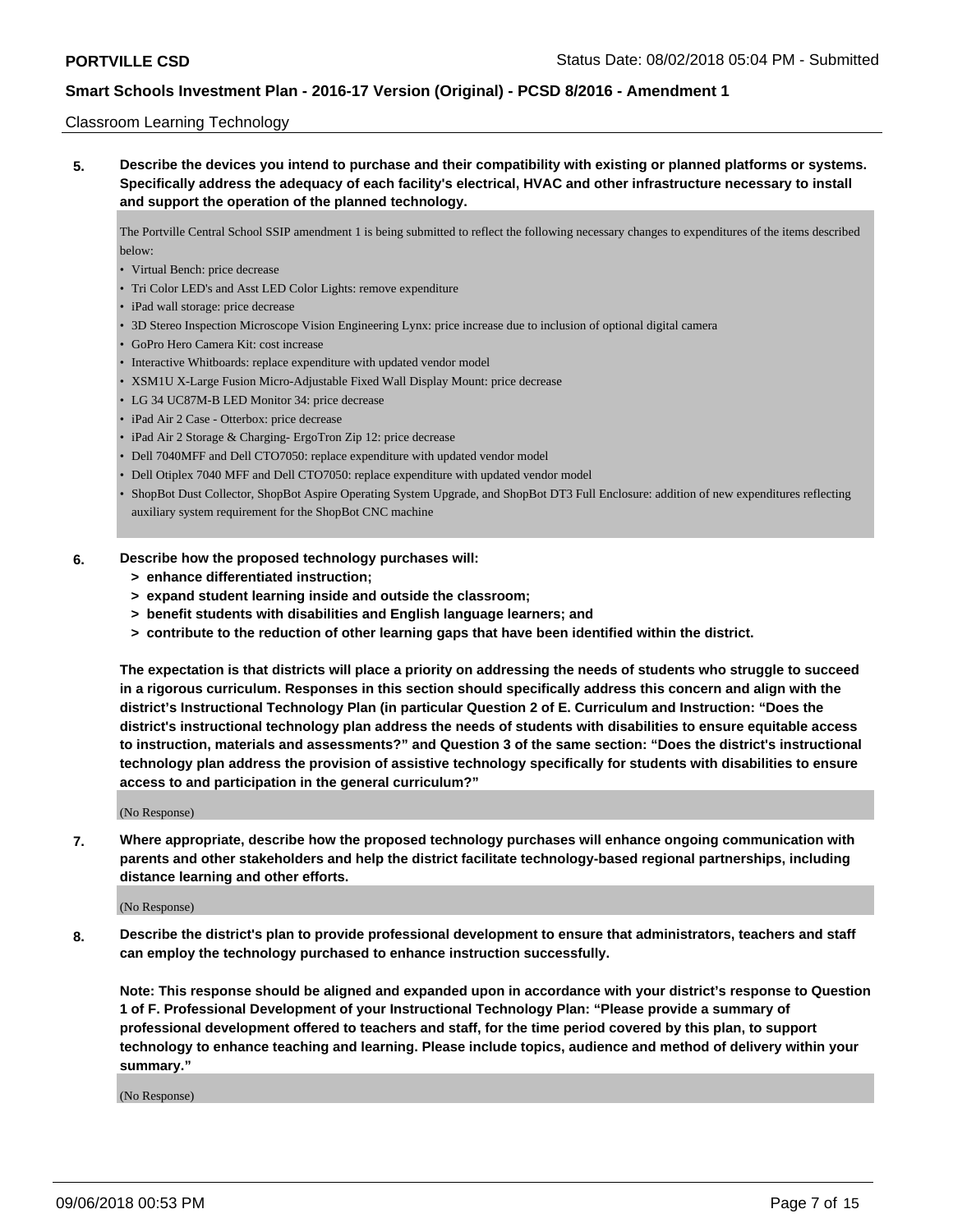Classroom Learning Technology

**9. Districts must contact the SUNY/CUNY teacher preparation program that supplies the largest number of the district's new teachers to request advice on innovative uses and best practices at the intersection of pedagogy and educational technology.**

By checking this box, you certify that you have contacted the SUNY/CUNY teacher preparation program that supplies the largest number of your new teachers to request advice on these issues.

**9a. Please enter the name of the SUNY or CUNY Institution that you contacted.**

Fredonia

**9b. Enter the primary Institution phone number.**

7166733311

**9c. Enter the name of the contact person with whom you consulted and/or will be collaborating with on innovative uses of technology and best practices.**

Christine Givner

**10. A district whose Smart Schools Investment Plan proposes the purchase of technology devices and other hardware must account for nonpublic schools in the district.**

**Are there nonpublic schools within your school district?**

| ٠<br>٠ |  |
|--------|--|
|--------|--|

 $\hfill \square$  No

**10a. Describe your plan to loan purchased hardware to nonpublic schools within your district. The plan should use your district's nonpublic per-student loan amount calculated below, within the framework of the guidance. Please enter the date by which nonpublic schools must request classroom technology items. Also, specify in your response the devices that the nonpublic schools have requested, as well as in the in the Budget and the Expenditure Table at the end of the page.**

Portville Central School has met the \$250 maximum requirement in the original approved SSIP via the undetermined nonpublic expenditure request of \$3,750.

**10b. A final Smart Schools Investment Plan cannot be approved until school authorities have adopted regulations specifying the date by which requests from nonpublic schools for the purchase and loan of Smart Schools Bond Act classroom technology must be received by the district.**

 $\boxtimes$  By checking this box, you certify that you have such a plan and associated regulations in place that have been made public.

**11. Nonpublic Classroom Technology Loan Calculator**

**The Smart Schools Bond Act provides that any Classroom Learning Technology purchases made using Smart Schools funds shall be lent, upon request, to nonpublic schools in the district. However, no school district shall be required to loan technology in amounts greater than the total obtained and spent on technology pursuant to the Smart Schools Bond Act and the value of such loan may not exceed the total of \$250 multiplied by the nonpublic school enrollment in the base year at the time of enactment.**

**See:**

**http://www.p12.nysed.gov/mgtserv/smart\_schools/docs/Smart\_Schools\_Bond\_Act\_Guidance\_04.27.15\_Final.pdf.**

|                                     | 1. Classroom<br>Technology<br>Sub-allocation | 2. Public<br>Enrollment<br>$(2014-15)$ | 3. Nonpublic<br>Enrollment<br>(2014-15) | l 4. Sum of<br>Public and<br>Nonpublic<br>Enrollment | 15. Total Per<br>Pupil Sub-<br>l allocation | l 6. Total<br>l Nonpublic Loan I<br>l Amount                                                  |
|-------------------------------------|----------------------------------------------|----------------------------------------|-----------------------------------------|------------------------------------------------------|---------------------------------------------|-----------------------------------------------------------------------------------------------|
| Calculated Nonpublic Loan<br>Amount |                                              |                                        |                                         |                                                      |                                             | (No Response)   (No Response)   (No Response)   (No Response)   (No Response)   (No Response) |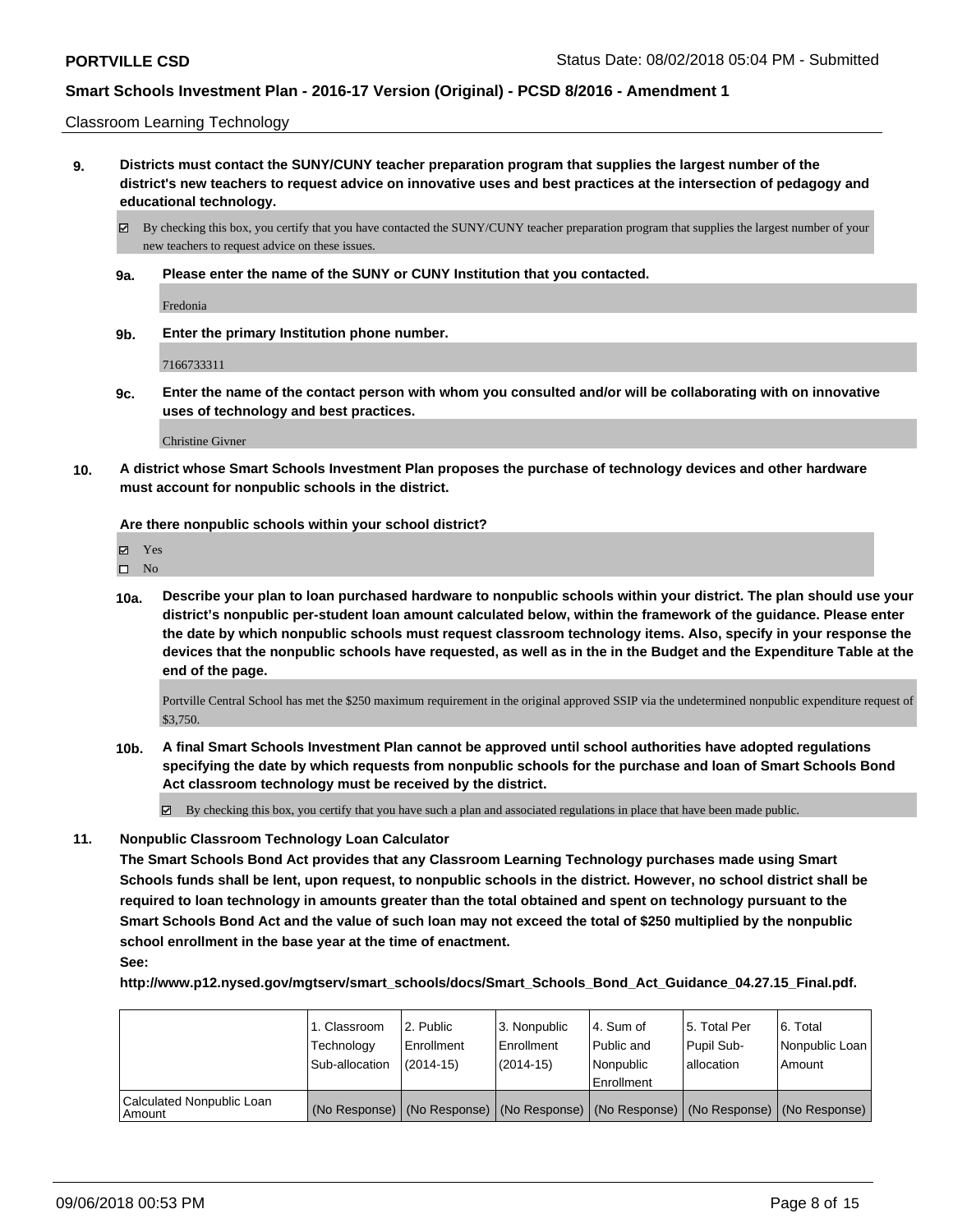### Classroom Learning Technology

**12. To ensure the sustainability of technology purchases made with Smart Schools funds, districts must demonstrate a long-term plan to maintain and replace technology purchases supported by Smart Schools Bond Act funds. This sustainability plan shall demonstrate a district's capacity to support recurring costs of use that are ineligible for Smart Schools Bond Act funding such as device maintenance, technical support, Internet and wireless fees, maintenance of hotspots, staff professional development, building maintenance and the replacement of incidental items. Further, such a sustainability plan shall include a long-term plan for the replacement of purchased devices and equipment at the end of their useful life with other funding sources.**

 $\boxtimes$  By checking this box, you certify that the district has a sustainability plan as described above.

**13. Districts must ensure that devices purchased with Smart Schools Bond funds will be distributed, prepared for use, maintained and supported appropriately. Districts must maintain detailed device inventories in accordance with generally accepted accounting principles.**

By checking this box, you certify that the district has a distribution and inventory management plan and system in place.

**14. If you are submitting an allocation for Classroom Learning Technology complete this table. Note that the calculated Total at the bottom of the table must equal the Total allocation for this category that you entered in the SSIP Overview overall budget.**

|                         | Sub-Allocation |
|-------------------------|----------------|
| Interactive Whiteboards | 268            |
| Computer Servers        | $\overline{0}$ |
| Desktop Computers       | 13,500         |
| Laptop Computers        | $\overline{0}$ |
| <b>Tablet Computers</b> | $\overline{0}$ |
| <b>Other Costs</b>      | 2,158          |
| <b>Totals:</b>          | 15,926         |

**15. Please detail the type, quantity, per unit cost and total cost of the eligible items under each sub-category. This is especially important for any expenditures listed under the "Other" category. All expenditures must be capital-bond eligible to be reimbursed through the SSBA. If you have any questions, please contact us directly through smartschools@nysed.gov.**

**Please specify in the "Item to be Purchased" field which specific expenditures and items are planned to meet the district's nonpublic loan requirement, if applicable.**

**NOTE: Wireless Access Points that will be loaned/purchased for nonpublic schools should ONLY be included in this category, not under School Connectivity, where public school districts would list them. Add rows under each sub-category for additional items, as needed.**

| Select the allowable expenditure<br>type. | Iltem to be Purchased                                      | Quantity | Cost per Item | <b>Total Cost</b> |
|-------------------------------------------|------------------------------------------------------------|----------|---------------|-------------------|
| Repeat to add another item under          |                                                            |          |               |                   |
| each type.                                |                                                            |          |               |                   |
| <b>Other Costs</b>                        | Virtual Bench (National<br>Instruments) VB-8034, 350MHz4   | 2        | $-635$        | $-1,270$          |
| <b>Other Costs</b>                        | Tri Color LED's 5mm rl5-rgb-dca-2                          | $-200$   |               | $-200$            |
| <b>Other Costs</b>                        | <b>Asst LED Color Lights</b>                               | $-600$   |               | $-600$            |
| <b>Other Costs</b>                        | <b>IPAD Wall Storage</b>                                   | 2        | $-259$        | $-518$            |
| <b>Other Costs</b>                        | 3D Stereo Inspection Microscope<br>Vision Engineering Lynx |          | 1,895         | 1,895             |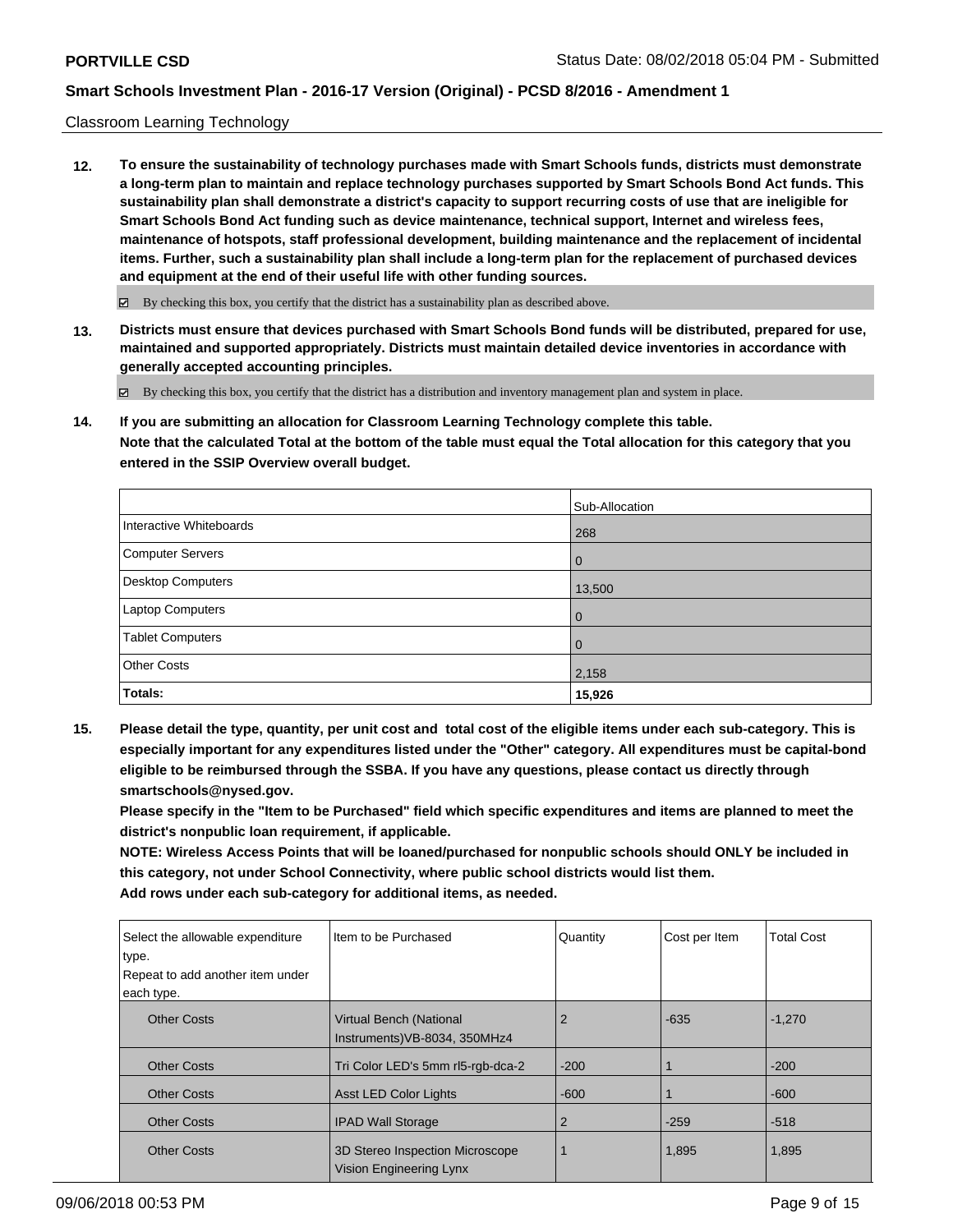Classroom Learning Technology

| Select the allowable expenditure<br>type.<br>Repeat to add another item under<br>each type. | Item to be Purchased                                                      | Quantity       | Cost per Item | <b>Total Cost</b> |
|---------------------------------------------------------------------------------------------|---------------------------------------------------------------------------|----------------|---------------|-------------------|
| <b>Other Costs</b>                                                                          | GoPros Hero 4 Camera Kit                                                  | 5              | 100           | 500               |
| Interactive Whiteboards                                                                     | SPNL-4070 - 70                                                            | $-2$           | 4,800         | $-9,600$          |
| Interactive Whiteboards                                                                     | <b>SPNL-6275</b>                                                          | $\overline{2}$ | 4,999         | 9,998             |
| Interactive Whiteboards                                                                     | <b>XSM1U X-Large Fusion Micro-</b><br>Adjustable Fixed Wall Display Mount | $\overline{2}$ | $-65$         | $-130$            |
| <b>Other Costs</b>                                                                          | LG 34 UC87M-B LED Monitor 34                                              | 10             | $-59$         | $-590$            |
| <b>Other Costs</b>                                                                          | iPad Air 2 Case - Otterbox                                                | $-20$          | 45            | $-900$            |
| <b>Other Costs</b>                                                                          | iPad Case - Otterbox 10 Pack                                              | $\overline{2}$ | 439           | 878               |
| <b>Other Costs</b>                                                                          | iPad Air 2 Storage & Charging -<br>ErgoTron Zip 12                        | 4              | $-28$         | $-112$            |
| <b>Desktop Computers</b>                                                                    | Dell 7040MFF                                                              | $-30$          | 666           | $-19,980$         |
| <b>Desktop Computers</b>                                                                    | Dell CTO7050                                                              | 30             | 766           | 22,980            |
| <b>Desktop Computers</b>                                                                    | Dell Otiplex 7040 MFF                                                     | $-105$         | 666           | $-69,930$         |
| <b>Desktop Computers</b>                                                                    | Dell CTO7050                                                              | 105            | 766           | 80,430            |
| <b>Other Costs</b>                                                                          | <b>ShopBot Dust Collector</b>                                             | 1              | 680           | 680               |
| <b>Other Costs</b>                                                                          | ShopBot Aspire Opperating System<br>Upgrade                               | 1              | 1,400         | 1,400             |
| <b>Other Costs</b>                                                                          | ShopBot DT3 Full Enclosure                                                | 1              | 995           | 995               |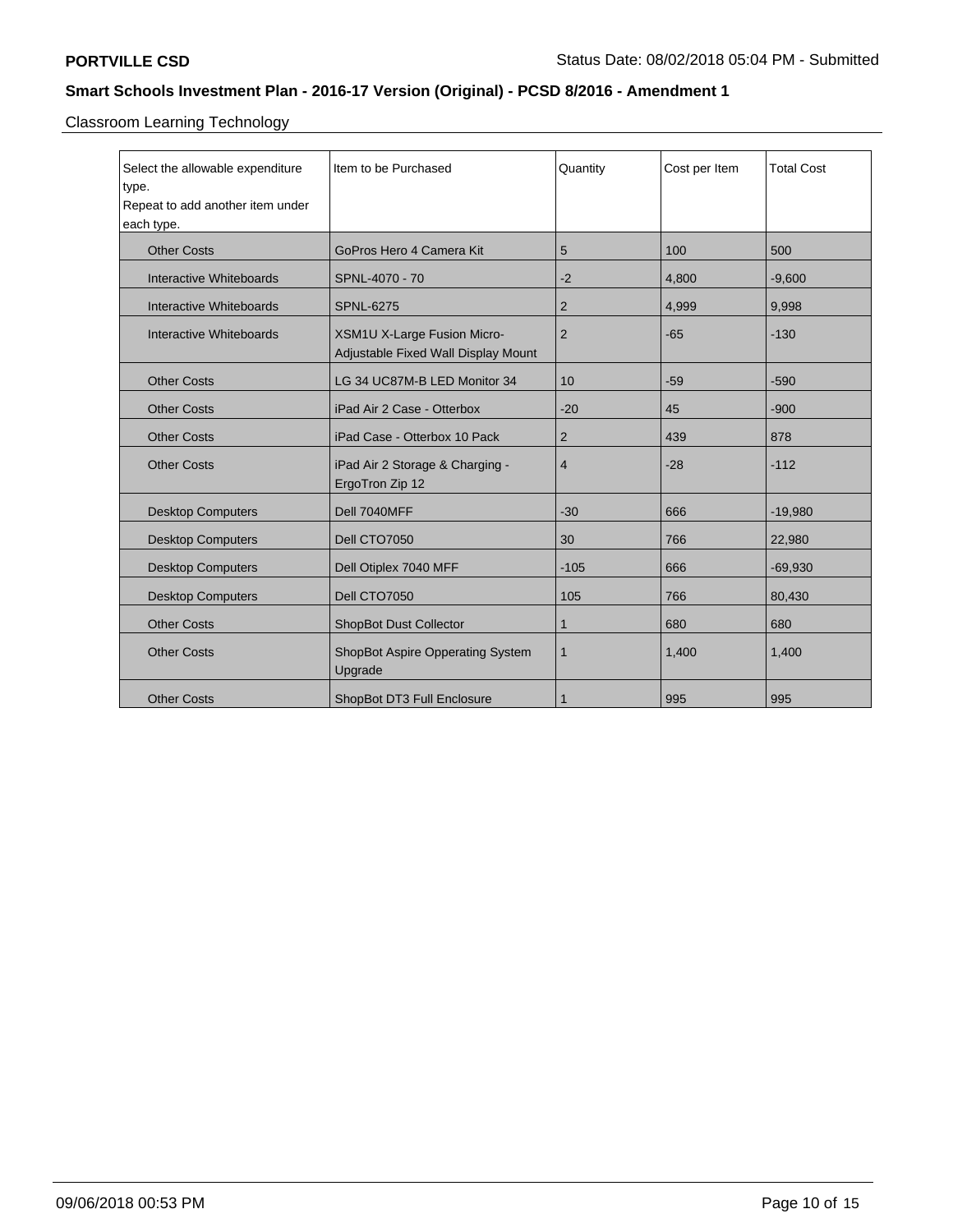#### Pre-Kindergarten Classrooms

**1. Provide information regarding how and where the district is currently serving pre-kindergarten students and justify the need for additional space with enrollment projections over 3 years.**

(No Response)

- **2. Describe the district's plan to construct, enhance or modernize education facilities to accommodate prekindergarten programs. Such plans must include:**
	- **Specific descriptions of what the district intends to do to each space;**
	- **An affirmation that pre-kindergarten classrooms will contain a minimum of 900 square feet per classroom;**
	- **The number of classrooms involved;**
	- **The approximate construction costs per classroom; and**
	- **Confirmation that the space is district-owned or has a long-term lease that exceeds the probable useful life of the improvements.**

(No Response)

**3. Smart Schools Bond Act funds may only be used for capital construction costs. Describe the type and amount of additional funds that will be required to support ineligible ongoing costs (e.g. instruction, supplies) associated with any additional pre-kindergarten classrooms that the district plans to add.**

(No Response)

**4. All plans and specifications for the erection, repair, enlargement or remodeling of school buildings in any public school district in the State must be reviewed and approved by the Commissioner. Districts that plan capital projects using their Smart Schools Bond Act funds will undergo a Preliminary Review Process by the Office of Facilities Planning.**

**Please indicate on a separate row each project number given to you by the Office of Facilities Planning.**

| Project Number |  |
|----------------|--|
| (No Response)  |  |
|                |  |

**5. If you have made an allocation for Pre-Kindergarten Classrooms, complete this table.**

**Note that the calculated Total at the bottom of the table must equal the Total allocation for this category that you entered in the SSIP Overview overall budget.**

|                                          | Sub-Allocation |
|------------------------------------------|----------------|
| Construct Pre-K Classrooms               | (No Response)  |
| Enhance/Modernize Educational Facilities | (No Response)  |
| <b>Other Costs</b>                       | (No Response)  |
| Totals:                                  | 0              |

**6. Please detail the type, quantity, per unit cost and total cost of the eligible items under each sub-category. This is especially important for any expenditures listed under the "Other" category. All expenditures must be capital-bond eligible to be reimbursed through the SSBA. If you have any questions, please contact us directly through smartschools@nysed.gov.**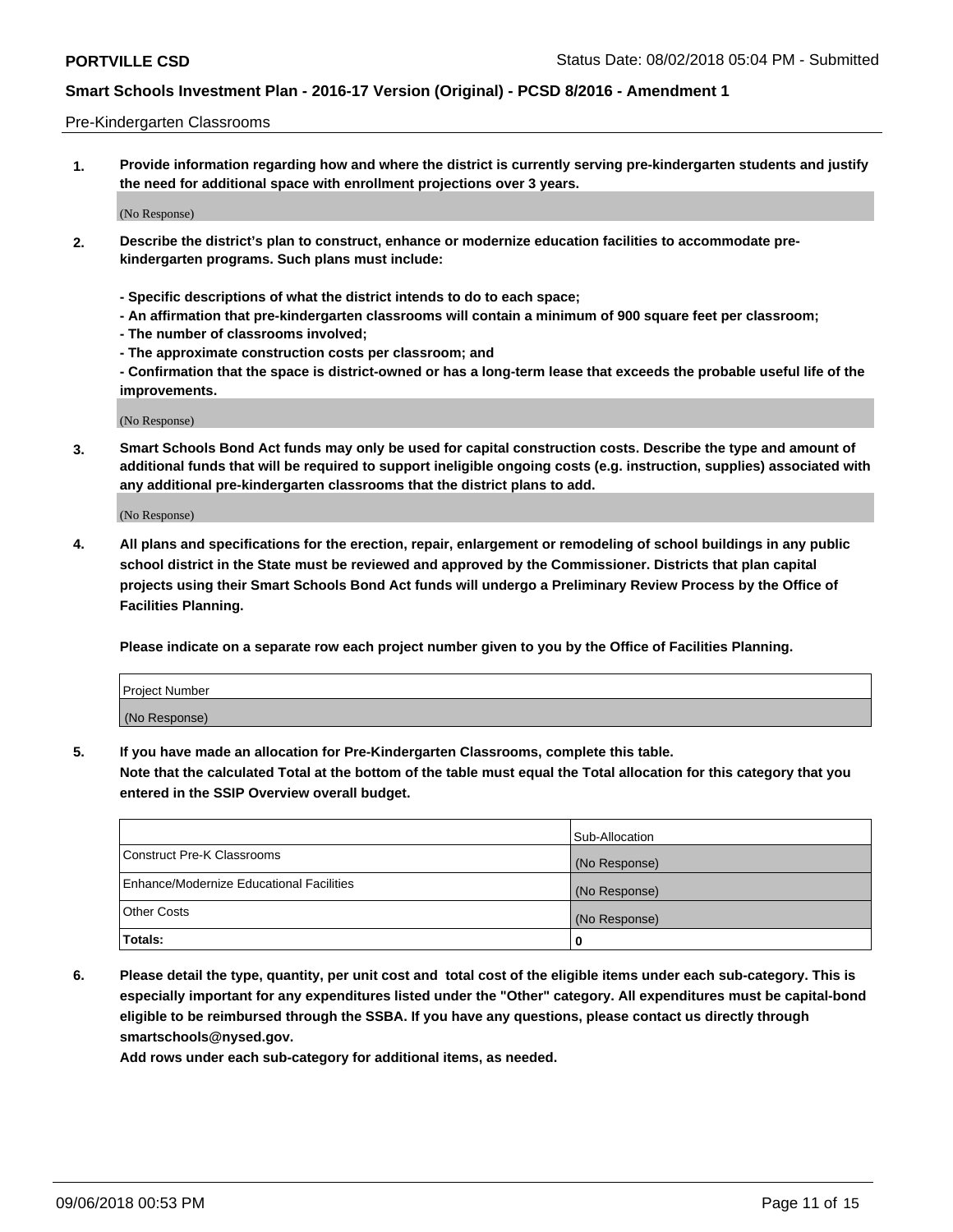Pre-Kindergarten Classrooms

| Select the allowable expenditure | Item to be purchased | Quantity      | Cost per Item | <b>Total Cost</b> |
|----------------------------------|----------------------|---------------|---------------|-------------------|
| type.                            |                      |               |               |                   |
| Repeat to add another item under |                      |               |               |                   |
| each type.                       |                      |               |               |                   |
| (No Response)                    | (No Response)        | (No Response) | (No Response) | (No Response)     |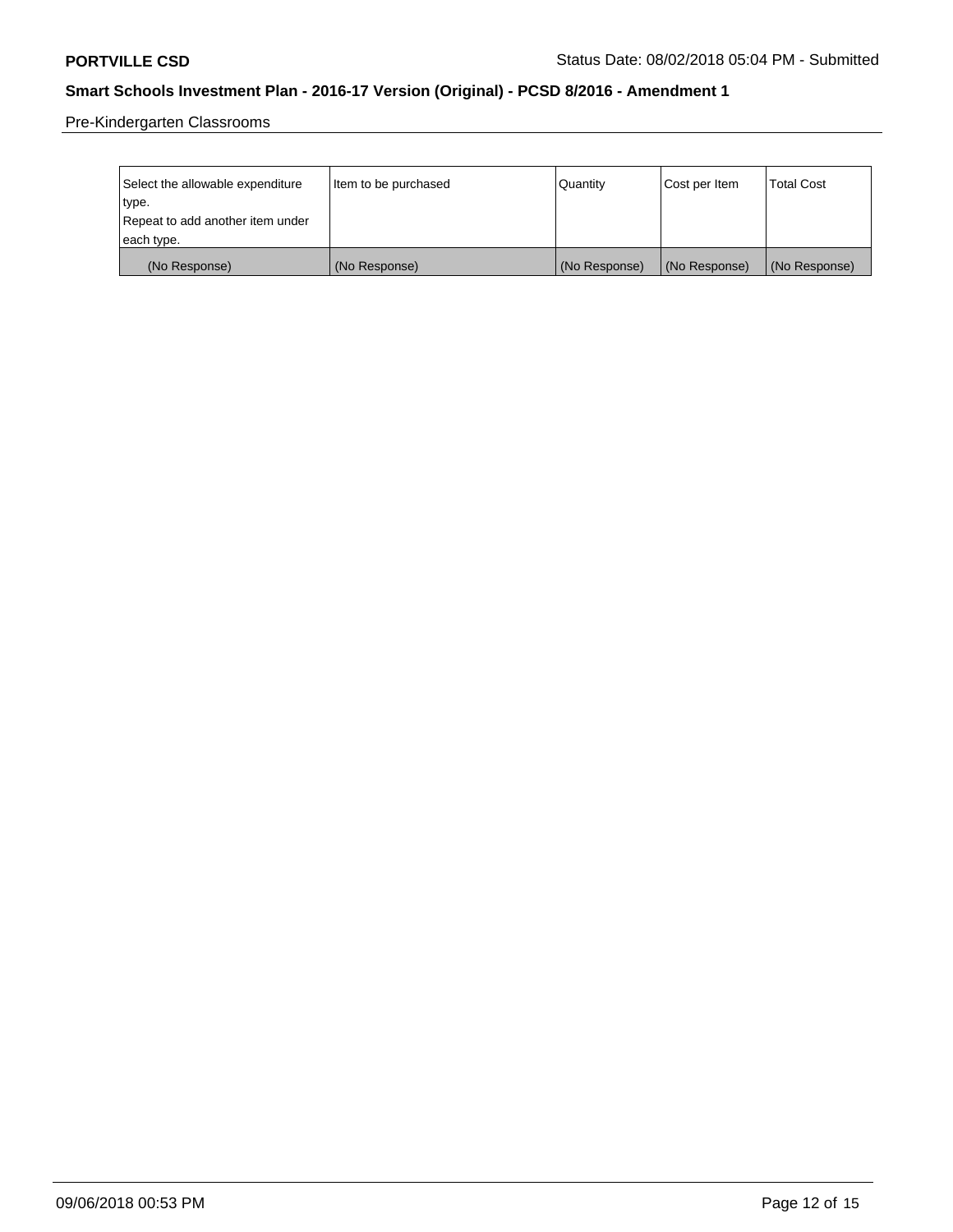Replace Transportable Classrooms

**1. Describe the district's plan to construct, enhance or modernize education facilities to provide high-quality instructional space by replacing transportable classrooms.**

(No Response)

**2. All plans and specifications for the erection, repair, enlargement or remodeling of school buildings in any public school district in the State must be reviewed and approved by the Commissioner. Districts that plan capital projects using their Smart Schools Bond Act funds will undergo a Preliminary Review Process by the Office of Facilities Planning.**

**Please indicate on a separate row each project number given to you by the Office of Facilities Planning.**

| Project Number |  |
|----------------|--|
|                |  |
| (No Response)  |  |

**3. For large projects that seek to blend Smart Schools Bond Act dollars with other funds, please note that Smart Schools Bond Act funds can be allocated on a pro rata basis depending on the number of new classrooms built that directly replace transportable classroom units.**

**If a district seeks to blend Smart Schools Bond Act dollars with other funds describe below what other funds are being used and what portion of the money will be Smart Schools Bond Act funds.**

(No Response)

**4. If you have made an allocation for Replace Transportable Classrooms, complete this table. Note that the calculated Total at the bottom of the table must equal the Total allocation for this category that you entered in the SSIP Overview overall budget.**

|                                                | Sub-Allocation |
|------------------------------------------------|----------------|
| Construct New Instructional Space              | (No Response)  |
| Enhance/Modernize Existing Instructional Space | (No Response)  |
| <b>Other Costs</b>                             | (No Response)  |
| Totals:                                        | 0              |

**5. Please detail the type, quantity, per unit cost and total cost of the eligible items under each sub-category. This is especially important for any expenditures listed under the "Other" category. All expenditures must be capital-bond eligible to be reimbursed through the SSBA. If you have any questions, please contact us directly through smartschools@nysed.gov.**

| Select the allowable expenditure | Item to be purchased | l Quantitv    | Cost per Item | <b>Total Cost</b> |
|----------------------------------|----------------------|---------------|---------------|-------------------|
| type.                            |                      |               |               |                   |
| Repeat to add another item under |                      |               |               |                   |
| each type.                       |                      |               |               |                   |
| (No Response)                    | (No Response)        | (No Response) | (No Response) | (No Response)     |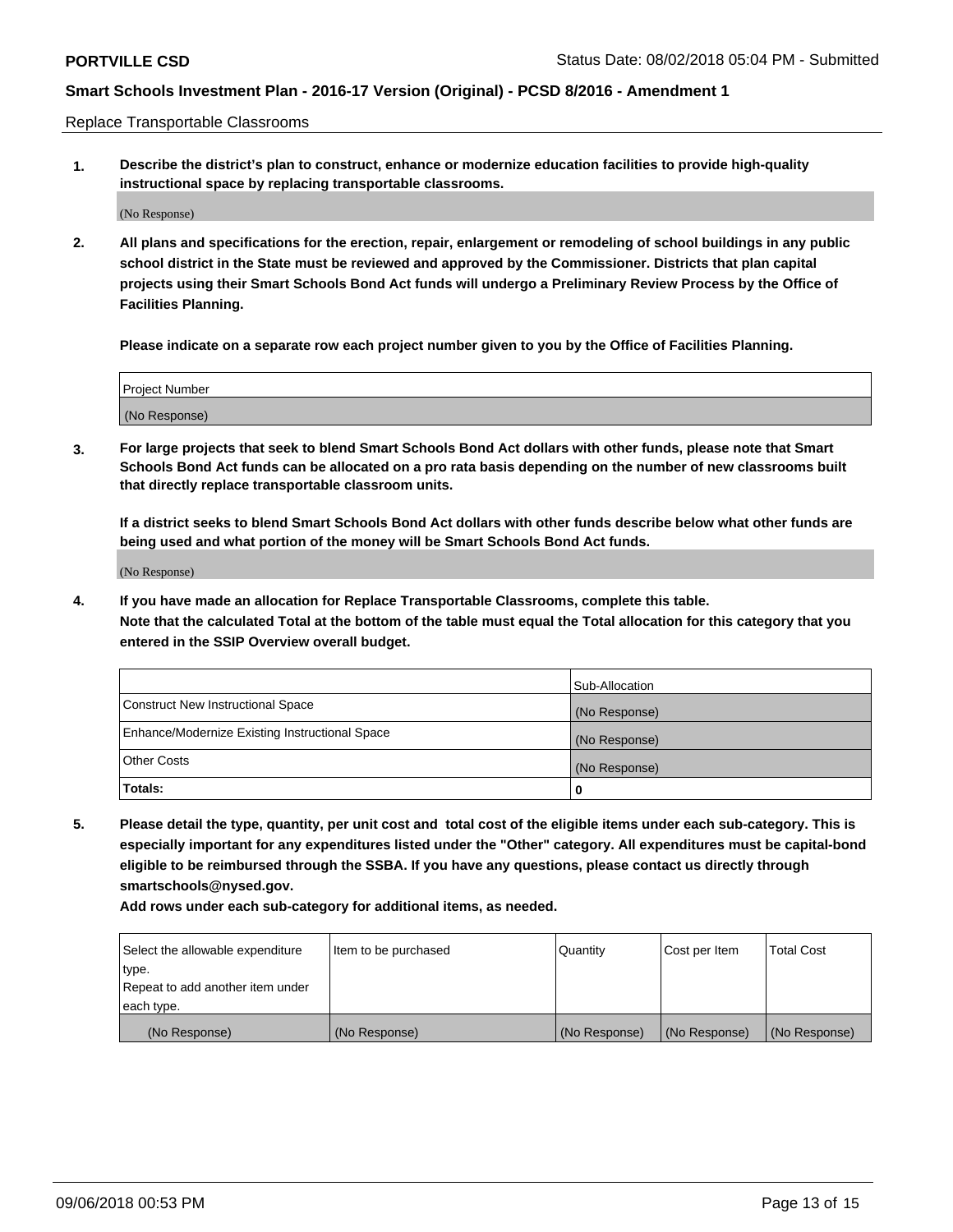High-Tech Security Features

**1. Describe how you intend to use Smart Schools Bond Act funds to install high-tech security features in school buildings and on school campuses.**

(No Response)

**2. All plans and specifications for the erection, repair, enlargement or remodeling of school buildings in any public school district in the State must be reviewed and approved by the Commissioner. Districts that plan capital projects using their Smart Schools Bond Act funds will undergo a Preliminary Review Process by the Office of Facilities Planning.** 

**Please indicate on a separate row each project number given to you by the Office of Facilities Planning.**

| <b>Project Number</b> |  |
|-----------------------|--|
| (No Response)         |  |

- **3. Was your project deemed eligible for streamlined Review?**
	- Yes
	- $\square$  No
- **4. Include the name and license number of the architect or engineer of record.**

| <b>Name</b>   | License Number |
|---------------|----------------|
| (No Response) | (No Response)  |

**5. If you have made an allocation for High-Tech Security Features, complete this table.**

**Note that the calculated Total at the bottom of the table must equal the Total allocation for this category that you entered in the SSIP Overview overall budget.**

|                                                      | Sub-Allocation |
|------------------------------------------------------|----------------|
| Capital-Intensive Security Project (Standard Review) | (No Response)  |
| <b>Electronic Security System</b>                    | (No Response)  |
| <b>Entry Control System</b>                          | (No Response)  |
| Approved Door Hardening Project                      | (No Response)  |
| <b>Other Costs</b>                                   | (No Response)  |
| Totals:                                              | 0              |

**6. Please detail the type, quantity, per unit cost and total cost of the eligible items under each sub-category. This is especially important for any expenditures listed under the "Other" category. All expenditures must be capital-bond eligible to be reimbursed through the SSBA. If you have any questions, please contact us directly through smartschools@nysed.gov.**

| Select the allowable expenditure | Item to be purchased | l Quantitv    | Cost per Item | <b>Total Cost</b> |
|----------------------------------|----------------------|---------------|---------------|-------------------|
| type.                            |                      |               |               |                   |
| Repeat to add another item under |                      |               |               |                   |
| each type.                       |                      |               |               |                   |
| (No Response)                    | (No Response)        | (No Response) | (No Response) | (No Response)     |